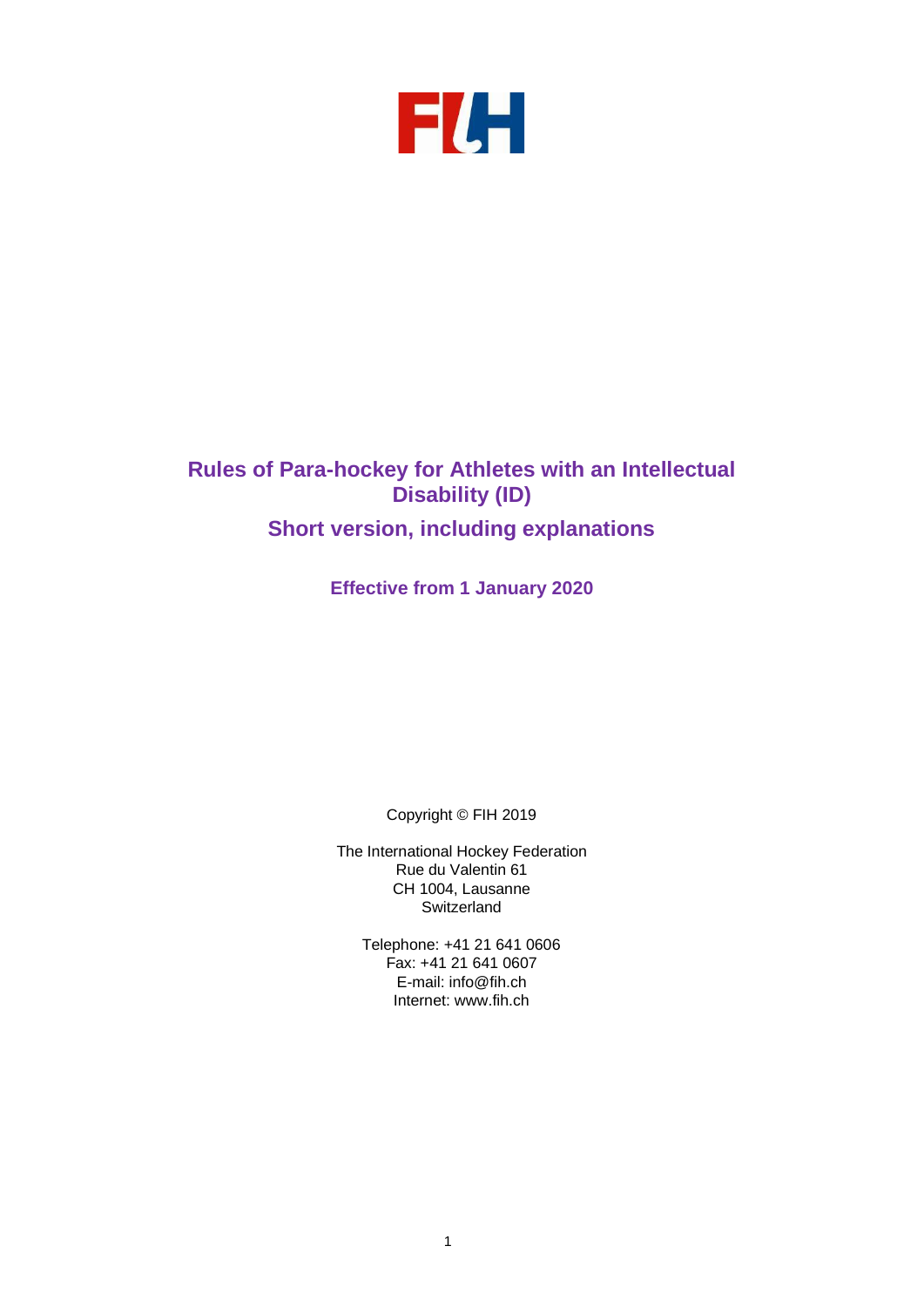## **Responsibility and Liability**

Participants in Para-hockey must be aware of the Para-hockey Rules and of other information in this publication. They are expected to perform according to the Rules unless explicitly agreed by FIH, a Continental Federation, a National Association or all persons participating in a match.

Emphasis is placed on safety. Everyone involved in the game must act with consideration for the safety of others. Relevant national legislation must be observed. Players must ensure that their equipment does not constitute a danger to themselves or to others by virtue of its quality, materials or design.

The International Hockey Federation (FIH) does not accept responsibility for any defects or non-compliance of facilities and is not liable for any consequences resulting from their use. Any verification of facilities or equipment conducted before a match is limited to ensuring an overall appearance of compliance and sporting requirements.

Umpires exercise an important role controlling the game and ensuring fair play.

## **Implementation and Authority**

The Para-hockey Rules apply to all Para-hockey players and officials. National Associations have discretion to decide the date of implementation at national level. The date of implementation for international competition is 1 July 2016.

The Rules are issued by the FIH Rules Committee under the authority of the International Hockey Federation. Copyright is held by the International Hockey Federation.

#### **Availability of the Rules**

Information about the availability of the Rules and other information on the FIH website is included at the end of this publication.

#### **CONTENTS**

#### **Playing the Game**

| $\mathbf{2}$   |  |
|----------------|--|
| 3              |  |
|                |  |
| 5              |  |
| 6              |  |
| $\overline{7}$ |  |
| 8              |  |
|                |  |
|                |  |
|                |  |
|                |  |
|                |  |
|                |  |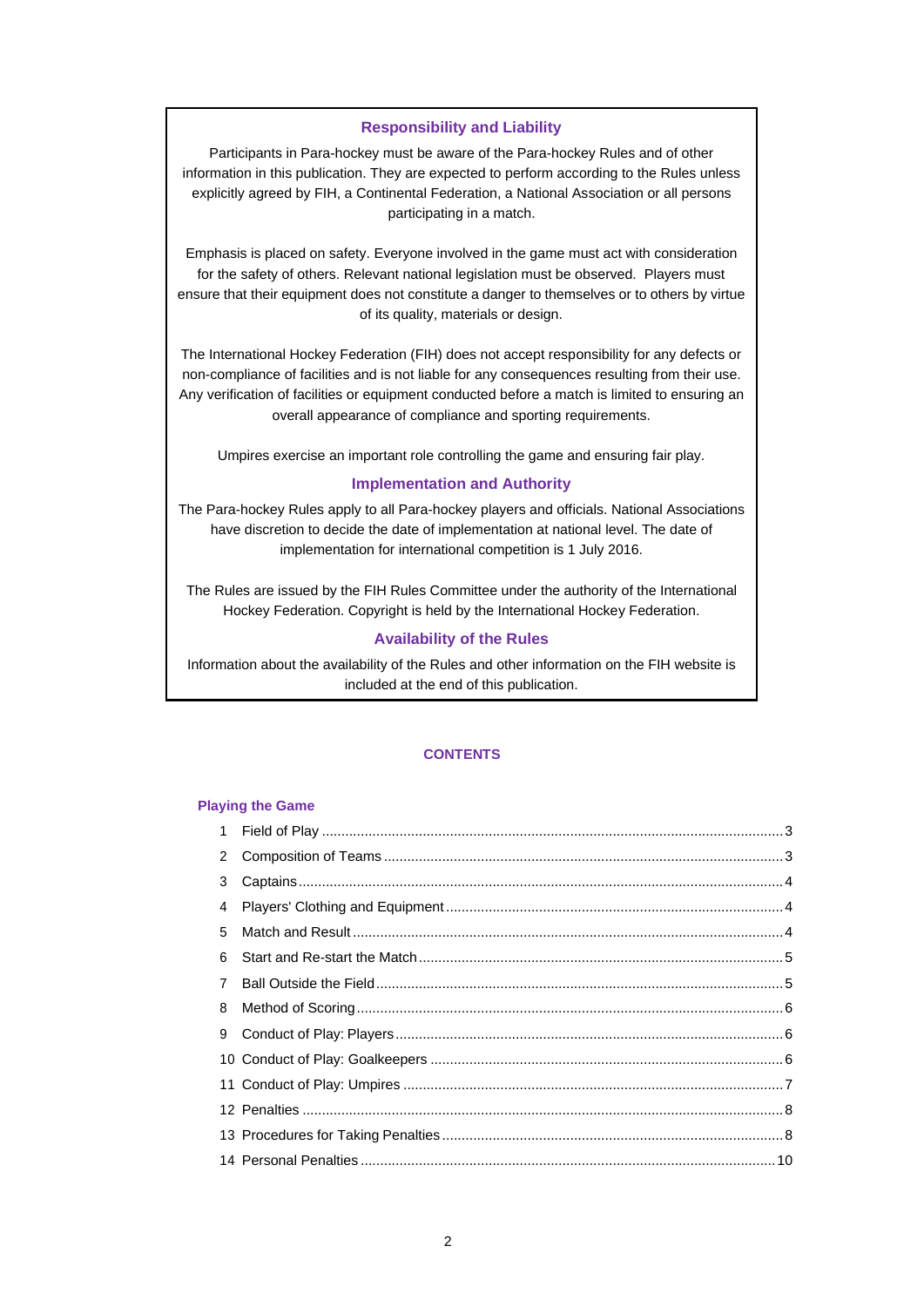#### **Playing the Game**

*For explanations of terminology and any other matters not explicitly dealt with in this short form of the Rules of Para-hockey, see the long version and/or the Rules of Hockey.*

#### <span id="page-2-0"></span>**1 Field of Play**

1.1 The field of play is rectangular, ideally 55 metres long and 43 metres wide.

*The indicated size is the maximum, however the pitch size may be varied according to available location, surface and age, size, strength and skill level of the players.*

- 1.2 Side-lines mark the longer perimeters of the field; back-lines mark the shorter perimeters of the field.
- 1.3 The goal-lines are the parts of the back-lines between the goal-posts.
- 1.4 A spot of 150 mm diameter is marked in the middle of the field: the centre spot.
- 1.5 Circles: as per the Rules of Hockey
- 1.6 Penalty spots 150 mm in diameter are marked in front of the centre of each goal with the centre of each spot 6.00 metres from the inner edge of the goal-line.
- 1.7 All lines are 75 mm wide and are part of the field of play.
- 1.8 Goals are positioned outside the field of play at the centre of and touching each back-line.

## <span id="page-2-1"></span>**2 Composition of Teams**

- 2.1 A maximum of seven players from each team take part in play at any particular time during the match.
- 2.2 Each team has a goalkeeper on the field throughout a match.
- 2.3 Each team is permitted up to three substitutes.
- 2.4 Each team is permitted to substitute from its players not on the field of play:

a substitution is permitted at any time

- b there is no limit to the number of players who are permitted to be substituted at the same time or to the number of times any player is permitted to substitute or be substituted
- c substitution of a player is permitted only after that player has left the field
- d substitutions are not permitted for suspended players during their suspension
- e after completing a suspension, a player is permitted to be substituted without first returning to the field
- f time is not stopped for substitutions except for the substitution of an incapacitated or suspended goalkeeper.

*A goalkeeper may only be substituted if another goalkeeper is available as a substitute and is already wearing full protective equipment. Otherwise the goalkeeper required in these Rules must stay on the field throughout the match. If a goalkeeper is incapacitated, temporarily suspended with a yellow card or permanently suspended and a substitute already wearing*  full protective equipment is not available, for safety reasons, reasonable *time should be allowed for a field player to put on full protective equipment.*

2.5 Players must leave or enter the field for substitution or any other purpose at the centre-line on a side of the field agreed with the umpires.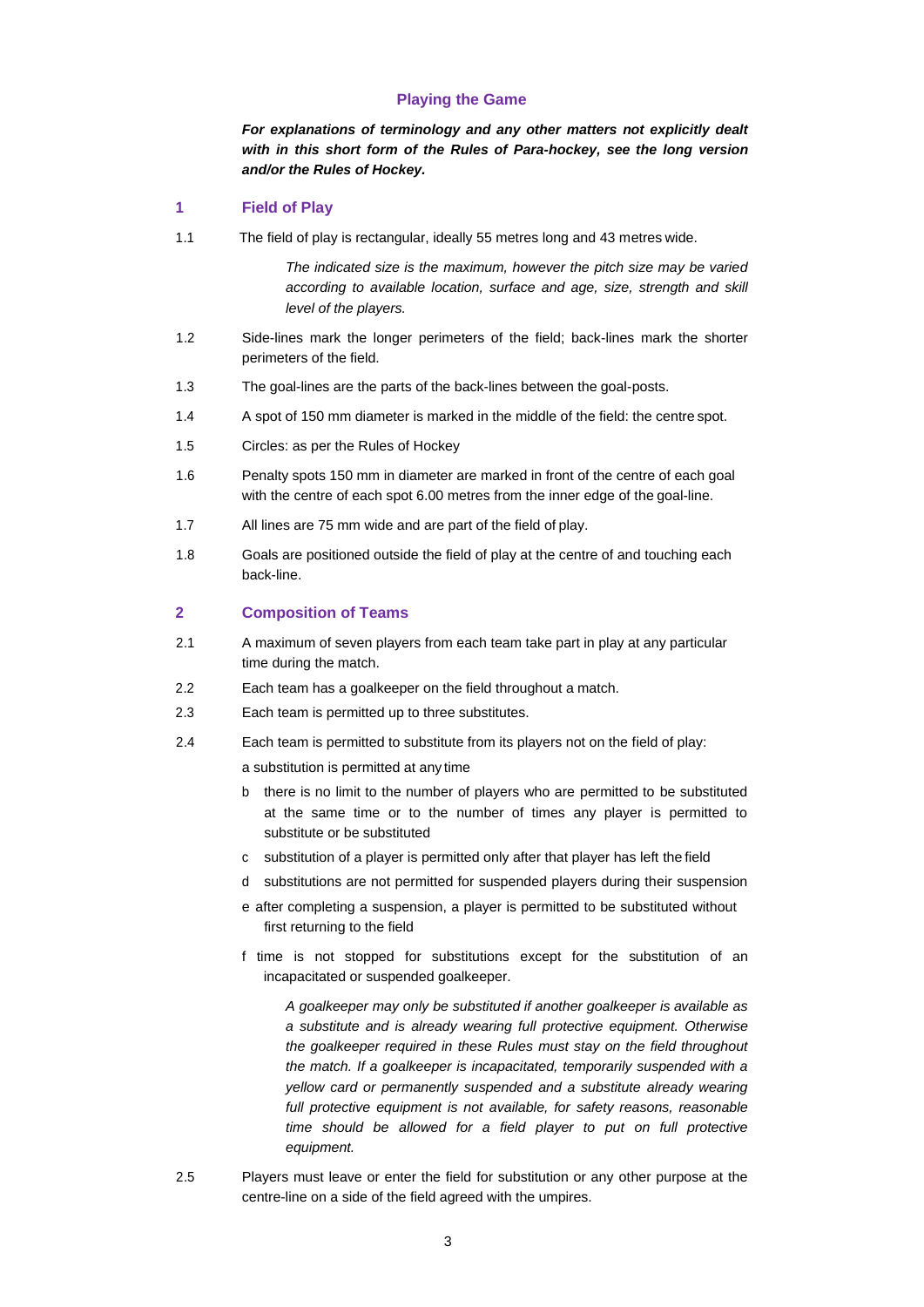*Players substituting for each other must do so within touching distance of each other.*

2.8 A player who is injured or bleeding must leave the field unless medical reasons prevent this and must not return until wounds have been covered; players must not wear blood stained clothing.

#### <span id="page-3-0"></span>**3 Captains**

- 3.1 One player of each team must be appointed as captain.
- 3.2 A replacement captain must be appointed when a captain is suspended.
- 3.3 Captains must wear a distinctive arm-band or similar distinguishing article on an upper arm or shoulder or over the upper part of a sock.
- 3.4 Captains are responsible for the behaviour of all players on their team and for ensuring that substitutions of players on their team are carried out correctly.

## <span id="page-3-1"></span>**4 Players' Clothing and Equipment**

- 4.1 Field players of the same team must wear uniform clothing.
- 4.2 Players must not wear anything which is dangerous to other players.

*Field players:*

- *- are permitted to wear hand protection which does not increase the natural size of the hands significantly;*
- *- are strongly recommended to wear shin, ankle and mouth protection;*
- *- are permitted to wear throughout a match for medical reasons only a smooth preferably transparent or white but otherwise single coloured face mask which closely fits the face, soft protective head-covering or eye protection in the form of plastic goggles (ie goggles with a softcovered frame and plastic lenses);*
- *- other than goalkeepers, are not permitted to wear protective headgear.*
- 4.3 Goalkeepers must wear a single coloured shirt or garment which is different in colour from that of both teams.
- 4.4 Goalkeepers must wear protective equipment comprising at least headgear (comprising full helmet, with throat guard recommended), body protection (chest, arms and abdomen/pelvic protection), hand protectors, leg guards and kickers.

*The following are permitted for use only by goalkeepers: body, upper arm, elbow, forearm, hand, thigh and knee protectors, leg guards and kickers.*

- 4.5 Clothing or protective equipment which significantly increases the natural size of a goalkeeper's body or area of protection is not permitted.
- 4.6 The stick: must conform with the specification agreed by the FIH Rules **Committee.**
- 4.7 The ball is spherical, hard and a colour which contrasts with the playing surface.

#### <span id="page-3-2"></span>**5 Match and Result**

5.1 A match consists of two periods of 10 minutes and a half-time interval of 5 minutes.

> *Other periods and intervals may be agreed as specified in regulations for particular competitions, for example periods may be extended to 15 mins if a schedule allows*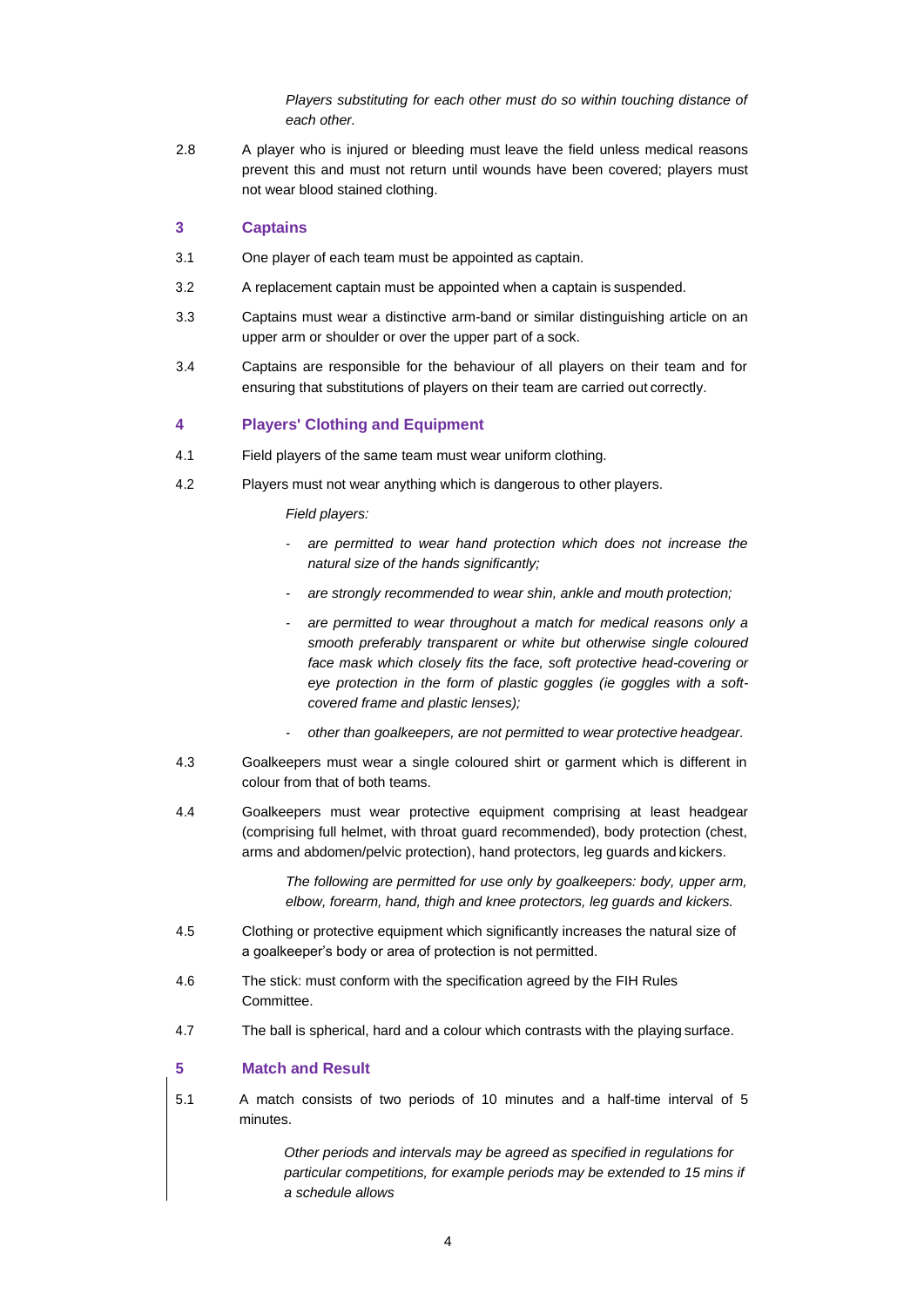*Time is not stopped except for the award of a penalty stroke, or to deal with an injury, or for a substitution of an incapacitated or suspended goalkeeper.*

5.2 The team scoring the most goals is the winner.

#### <span id="page-4-0"></span>**6 Start and Re-start the Match**

- 6.1 A coin is tossed:
	- a the team which wins the toss has the choice of which goal to attack in the first half of the match or to start the match with a centre pass
	- b if the team winning the toss chooses which goal to attack in the first half of the match, the opposing team starts the match
	- c if the team winning the toss chooses to start the match, the opposing team has the choice of which goal to attack in the first half of the match.
- 6.2 Direction of play is reversed in the second half of the match.
- 6.3 A centre pass is taken:
	- a to start the match by a player from the team winning the toss if they chose this option; otherwise by a player from the opposing team
	- b to re-start the match after an interval by a player of the team which did not take the centre pass in the previous period
	- c after a goal by a player of the team against which the goal was scored.
- 6.4 Taking a centre pass:
	- a taken at the centre of the field
	- b it is permitted to play the ball in any direction
	- c all players other than the player taking the centre pass must be in the half of the field which includes the goal they are defending
	- d the procedures for taking a free hit apply.
- 6.5 A bully takes place to re-start a match when time or play has been stopped for an injury or for any other reason and no penalty has been awarded:
	- a a bully is taken close to the location of the ball when play was stopped,
	- but not within 15 metres of the back-line and not within 4 metres of the circle
	- d all other players must be at least 4 metres from the ball.

## <span id="page-4-1"></span>**7 Ball Outside the Field**

- 7.1 The ball is out of play when it passes completely over the side-line or back-line.
- 7.2 Play is restarted by a player of the team which was not the last team to touch or play the ball before it went out of play.
- 7.3 When the ball travels over the side-line, play is re-started where the ball crossed the line and the procedures for taking a free hit apply.
- 7.4 When the ball is played over the back-line and no goal is scored:
	- a if played by an attacker, play is re-started with the ball up to 15 metres from and in line with where it crossed the back-line and the procedures for taking a free hit apply
	- b if played unintentionally by a defender or deflected by a goalkeeper, play is restarted with the ball 4 metres outside the circle, and in line with where it crossed the back-line, and the procedures for taking a free hit apply
	- c if played intentionally by a defender, unless deflected by a goalkeeper, play is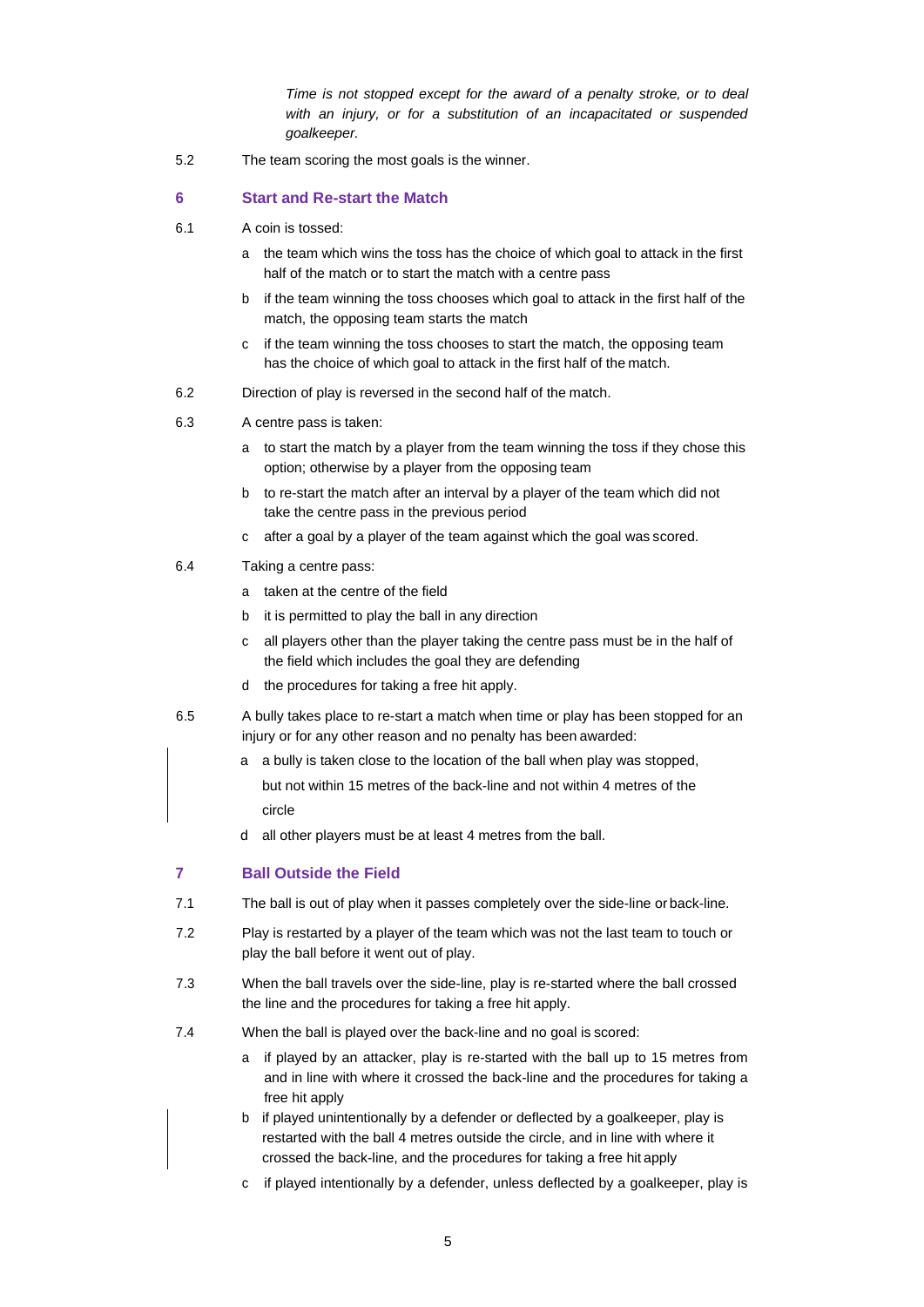re-started with the ball on the centre spot, and the procedures for taking a shoot-out apply

#### <span id="page-5-0"></span>**8 Method of Scoring**

8.1 A goal is scored when the ball is played within the circle by an attacker and does not travel outside the circle before passing completely over the goal-line and under the cross-bar.

> *The ball may be played by a defender or touch their body before or after being played in the circle by an attacker.*

#### <span id="page-5-1"></span>**9 Conduct of Play: Players**

*Players are required to act responsibly at all times.*

- 9.1 A match is played between two teams with not more than seven players of each team on the field at the same time.
- 9.2 Players on the field must hold their stick and not use it in a dangerous way.
- 9.3 Players must not touch, handle or interfere with other players or their sticks or clothing.
- 9.4 Players must not intimidate or impede another player.
- 9.5 Players must not play the ball with the back of the stick.
- 9.6 Players may not play the ball with any part of the stick when the ball is above shoulder height, except that defenders are permitted to use the stick to stop or deflect a shot at goal at any height.

*Only if the ball is genuinely hit while above shoulder height and a goal is prevented should a penalty stroke be awarded.*

*If a defender attempts to stop or deflect a ball travelling towards the goal which will actually miss the goal, any use of the stick above the shoulder must be penalised by a shoot-out and not a penalty stroke.*

- 9.7 Players must not play the ball dangerously or in a way which leads to dangerous play.
- 9.8 Players must not intentionally raise the ball from a hit except for a shot at goal.

*Players are permitted to raise the ball with a flick or scoop provided it is not dangerous. A flick or scoop towards an opponent within 4 metres is considered dangerous. If an opponent is clearly running into the shot or into the attacker without attempting to play the ball with their stick, they should be penalised for dangerous play.*

- 9.9 Players must not approach within 4 metres of an opponent receiving a falling raised ball until it has been received, controlled and is on the ground.
- 9.10 Field players must not stop, kick, propel, pick up, throw or carry the ball with any part of their body.
- 9.11 Players must not obstruct an opponent who is attempting to play the ball.
- 9.12 Players must not tackle unless in a position to play the ball without body contact.

*Physical play by field players, such as sliding tackles, which take an opponent to ground and risk causing injury should attract suitable match and personal penalties.*

# <span id="page-5-2"></span>**10 Conduct of Play: Goalkeepers**

10.1 A goalkeeper who wears protective equipment comprising at least headgear,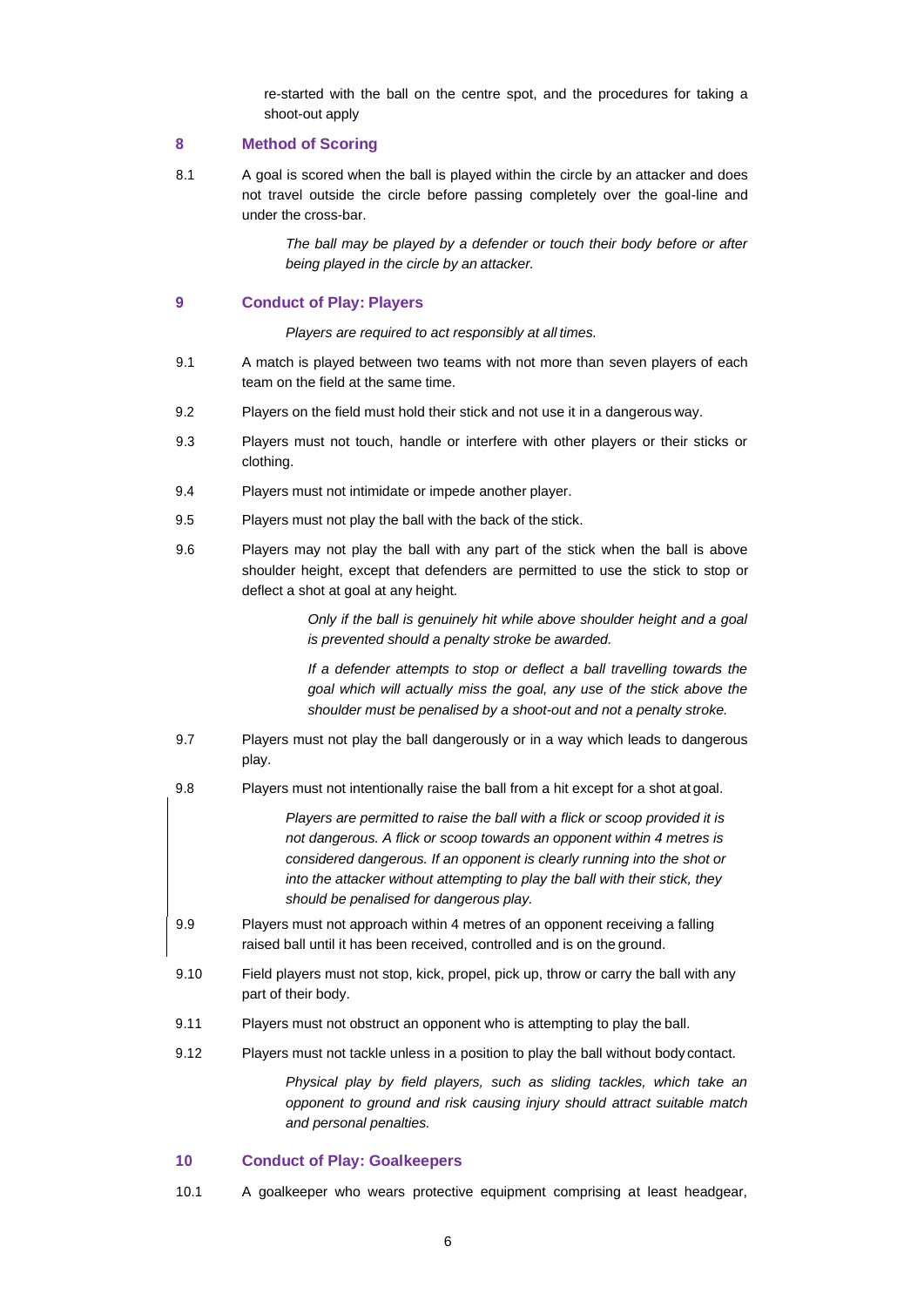body protection, hand protectors, leg guards and kickers must not take part in the match outside the half they are defending, except when taking a penalty stroke.

*Protective headgear must be worn by a goalkeeper at all times, except when taking a penalty stroke.*

- 10.2 When the ball is inside the circle they are defending and they have their stick in their hand :
	- a goalkeepers wearing full protective equipment are permitted to use their stick, feet, kickers, legs or leg guards to propel the ball and to use their stick, feet, kickers, legs, leg guards or any other part of their body to stop the ball or deflect it in any direction including over the back-line.

*Goalkeepers are not permitted to conduct themselves in a manner which*  is dangerous to other players by taking advantage of the protective *equipment they wear.*

b goalkeepers wearing full protective equipment are permitted to use their arms, hands and any other part of their body to push the ball away.

*The action in b above is permitted only as part of a goal saving action or to move the ball away from the possibility of a goal scoring action by*  opponents. It does not permit a goalkeeper privileges to propel the ball *forcefully with arms, hands or body so that it travels a long distance.*

- 10.3 Goalkeepers must not lie on the ball.
- 10.4 When the ball is outside the circle that they are defending, goalkeepers are only permitted to play the ball with their stick.

#### <span id="page-6-0"></span>**11 Conduct of Play: Umpires**

11.1 Two umpires control the match, apply the Rules and are the judges of fair play.

*It is a key aspect of Para-hockey that the umpires should enable the game to flow.*

- 11.2 Each umpire has primary responsibility for decisions in one half of the field for the duration of the match
- 11.3 Each umpire is responsible for decisions on free hits in the circle, shoot-outs, penalty strokes and goals in one half of the field.
- 11.6 Umpires blow the whistle to:

a start and end each period of the match

b start a bully

- c enforce a penalty
- d start and end a shoot-out
- e start and end a penalty stroke
- f indicate a goal
- g re-start the match after a goal has been scored
- h re-start the match after a penalty stroke when a goal is not scored
- i stop the play for the substitution onto or off the field of an incapacitated or suspended goalkeeper and to re-start the match on completion of the substitution
- j stop the match for any other reason and to re-start it
- k indicate, when necessary, that the ball has passed wholly outside the field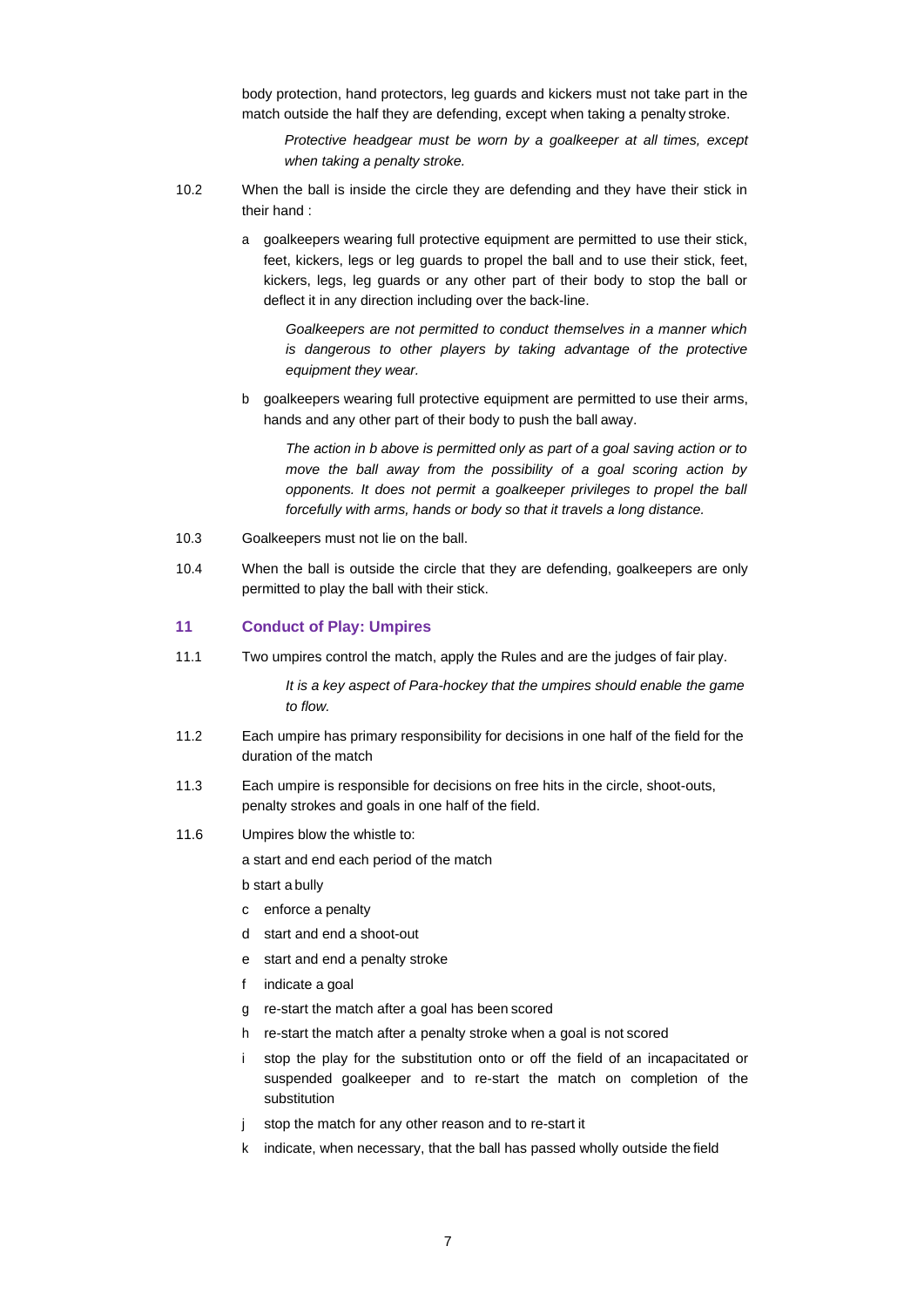## <span id="page-7-0"></span>**12 Penalties**

- 12.1 Advantage: a penalty is awarded only when a player or team has been disadvantaged by an opponent breaking the Rules.
- 12.2 A free hit is awarded to the opposing team:
	- a for an offence by an attacker in the half of the pitch they are attacking
	- b for an unintentional offence by a defender outside the circle but within the half of the pitch they are defending.
- 12.3 A shoot-out is awarded:
	- a for an offence by a defender in the circle which does not prevent the probable scoring of a goal
	- b for an intentional offence by a defender in the circle against an opponent who does not have possession of the ball or an opportunity to play the ball.
	- c for an intentional offence by a defender outside the circle but within the half of the pitch they are defending.
	- d for intentionally playing the ball over the back-line by a defender

*Goalkeepers are permitted to deflect the ball with their stick, protective*  equipment or any part of their body in any direction including over the *back-line.*

e when the ball becomes lodged in a player's clothing or equipment while in the circle they are defending

*The umpiring signal for a shoot-out in Para-hockey is the same as for a penalty corner in the Rules of Hockey.*

- 12.4 A penalty stroke is awarded:
	- a for an offence by a defender in the circle which prevents the probable scoring of a goal
	- b for an intentional offence in the circle by a defender against an opponent who has possession of the ball or an opportunity to play the ball
	- c for any intentional offence by the defending goalkeeper against an opponent taking a shoot-out

## <span id="page-7-1"></span>**13 Procedures for Taking Penalties**

- 13.1 Location of a free hit:
	- a a free hit is taken close to where the offence occurred
	- b a free hit awarded to the defence within 15 metres of the back-line is taken up to 15 metres from the back-line in line with the location of the offence, parallel to the side-line
- 13.2 Procedures for taking a free hit, centre pass and putting the ball back into play after it has been outside the field:
	- a the ball must be stationary
	- b opponents must be at least 4 metres from the ball

*If an opponent is within 4 metres of the ball, they must not interfere with the taking of the free hit or must not play or attempt to play the ball. If this player is not playing the ball, attempting to play the ball or influencing play, the free hit need not be delayed.*

c when a free hit is awarded to the attack within the half of the pitch that they are attacking, all players other than the player taking the free hit must be at least 4 metres from the ball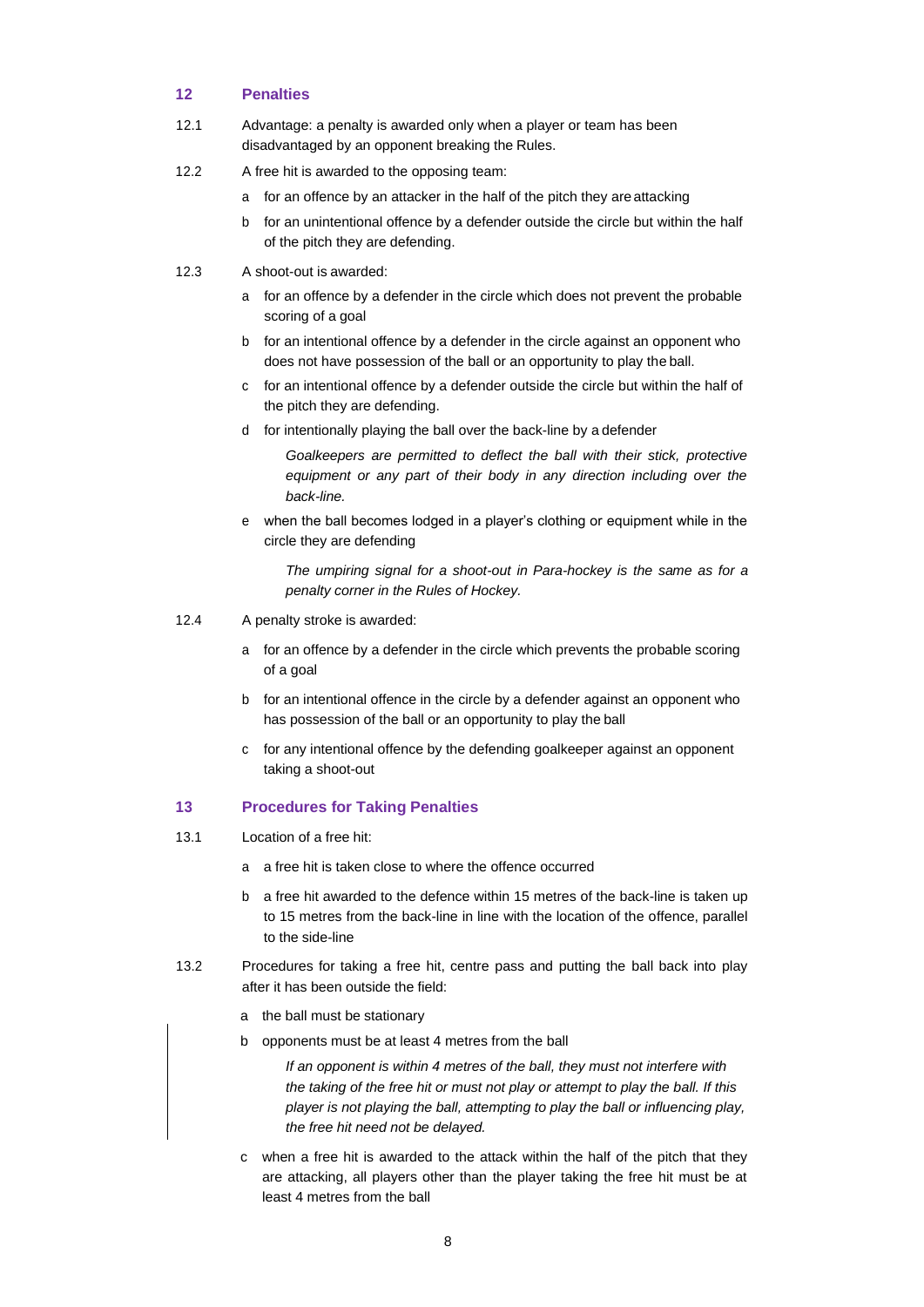- d the ball is moved using a hit, push, flick or scoop
- e the ball may be raised immediately using a push, flick or scoop but must not be raised intentionally using a hit
- f from a free hit awarded to the attack within the half of the pitch that they are attacking, the ball must not be played into the circle until it has travelled at least 4 metres, not necessarily in a single direction, or has been touched by a player of the defending team.

If the player taking the free hit continues to play the ball (ie no defending *player has yet played it):*

- *that player may play the ball any number of times, but*
- *- the ball must travel at least 4 metres, not necessarily in a single direction, before*
- *that player shoots the ball at goal by playing the ball again.*

*Alternatively:*

- *after a defending player has touched the ball, it can be played into the circle by any other player including the player who took the free hit.*
- 13.3 Taking a shoot-out:
	- a all players on the field other than the attacker taking the shoot-out and the goalkeeper defending it must stand inside the circle not used to defend the shoot out
	- b the ball is placed on the centre spot
	- c the attacker taking the shoot-out must stand behind the ball before beginning the shoot-out
	- d the goalkeeper defending the shoot-out must stand on or behind the goal-line between the goal posts
	- e the whistle is blown when the attacker taking the shoot-out and the goalkeeper defending it are in position
	- f the attacker taking the shoot-out must not take it until the whistle has been blown
	- g the attacker and goalkeeper may then move in any direction
- 13.4 The match is prolonged at half-time and full-time to allow completion of a shootout or any subsequent re-take or penalty stroke
- 13.5 The shoot-out is completed when:
	- a 10 seconds has elapsed since the starting signal
	- b a goal is scored
	- c the attacker commits an offence
	- d the goalkeeper commits an unintentional offence inside or outside the circle
	- e the goalkeeper commits an intentional offence inside or outside the circle
	- f the ball goes out of play over the back-line or side-line; this includes the goalkeeper intentionally playing the ball over the back-line
- 13.6 For an offence during the taking of a shoot-out:
	- a the shoot-out is taken before the whistle is blown: the shoot-out is taken again
	- b for any other offence by the player taking the shoot-out: a free hit is awarded to the defence
	- c for any unintentional offence by the defending goalkeeper against the player taking the shoot-out: the shoot-out is re-taken by the same player against the same goalkeeper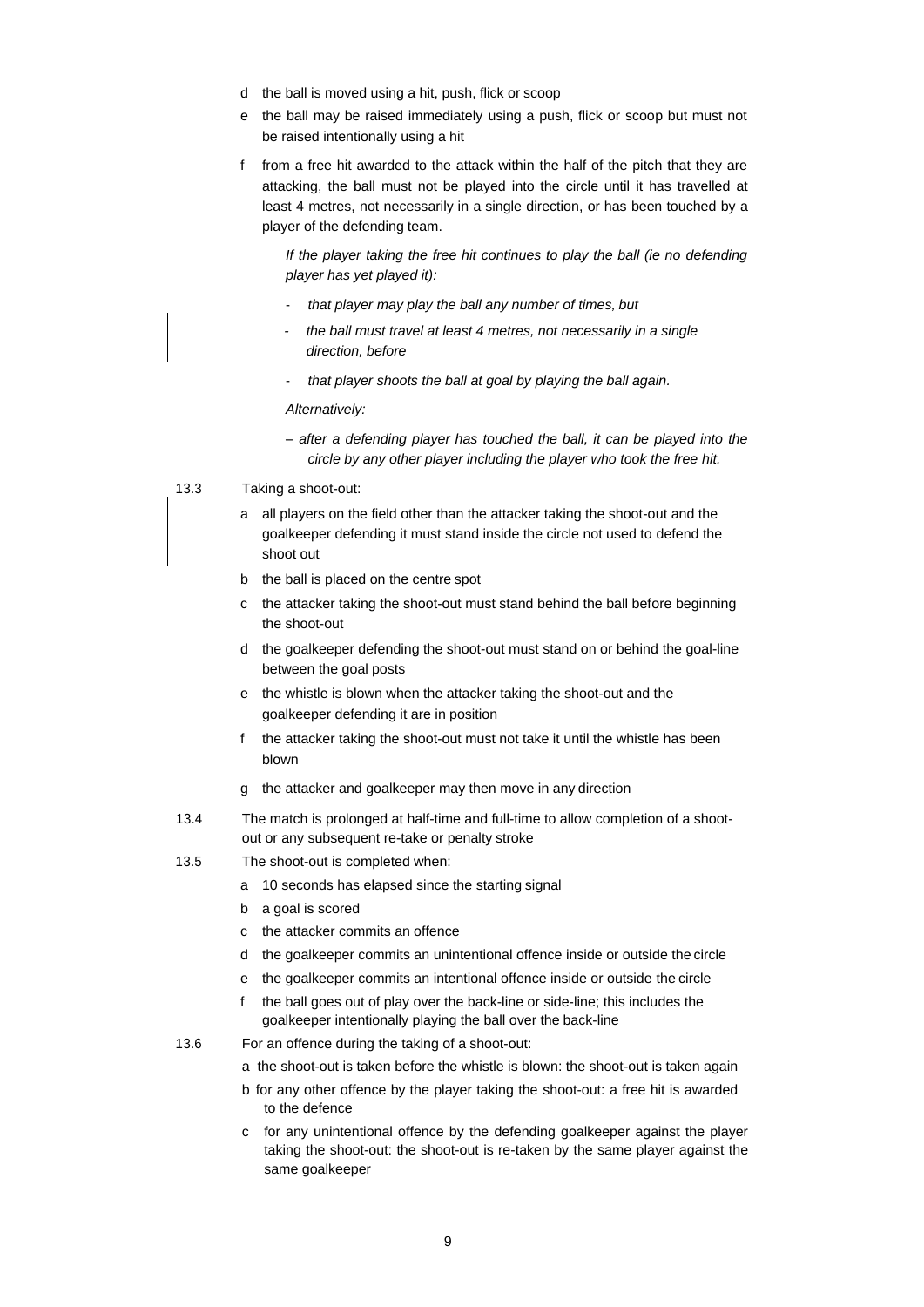- d for any intentional offence by the defending goalkeeper against the player taking the shoot-out: a penalty stroke is awarded and taken
- 13.7 Taking a penalty stroke:
	- a time and play is stopped when a penalty stroke is awarded
	- b all players on the field other than the player taking the stroke and the goalkeeper defending it must stand inside the circle not used to defend the penalty stroke and must not influence the taking of the stroke
	- c the ball is placed on the penalty spot
	- d the player taking the stroke must stand behind and within playing distance of the ball before beginning the stroke
	- e the goalkeeper defending the stroke must stand with both feet on the goal-line and, once the whistle has been blown to start the penalty stroke, must not leave the goal-line or move either foot until the ball has been played
	- f the goalkeeper defending the stroke must wear protective headgear
	- g the whistle is blown when the player taking the stroke and the goalkeeper defending it are in position
	- h the player taking the stroke must not take it until the whistle has been blown *The player taking the stroke or the player defending it must not delay the taking of the stroke.*
	- i the player taking the stroke must not feint at playing the ball
	- j the player taking the stroke must push, flick or scoop the ball and is permitted to raise it to any height

*Using a 'dragging' action to play the ball at a penalty stroke is not permitted.*

- k the player taking the stroke must play the ball only once and must not subsequently approach either the ball or the goalkeeper defending the stroke.
- 13.8 The penalty stroke is completed when :

a a goal is scored

- b the ball comes to rest inside the circle, lodges in the goalkeeper's equipment, is caught by the goalkeeper, or goes outside the circle
- 13.9 For an offence during the taking of a penalty stroke :
	- a the stroke is taken before the whistle is blown and a goal is scored : the penalty stroke is taken again
	- b the stroke is taken before the whistle is blown and a goal is not scored : a free hit is awarded to the defence
	- c for any other offence by the player taking the stroke : a free hit is awarded to the defence
	- d for any offence by the goalkeeper defending the stroke including moving either foot before the ball has been played : the penalty stroke is takenagain

*If the goalkeeper defending the stroke prevents a goal being scored but moves either foot before the ball has been played, this player may be suspended (green card) and for any subsequent offence must be suspended (yellow card).*

*If a goal is scored even though there has been an offence by the goalkeeper defending the stroke, the goal is awarded.*

- e for an offence by a player of the defending team and a goal is not scored : the penalty stroke is taken again
- f for an offence by a player of the attacking team other than the player taking the stroke and a goal is scored : the penalty stroke is taken again.

#### <span id="page-9-0"></span>**14 Personal Penalties**

14.1 For any offence, the offending player may be: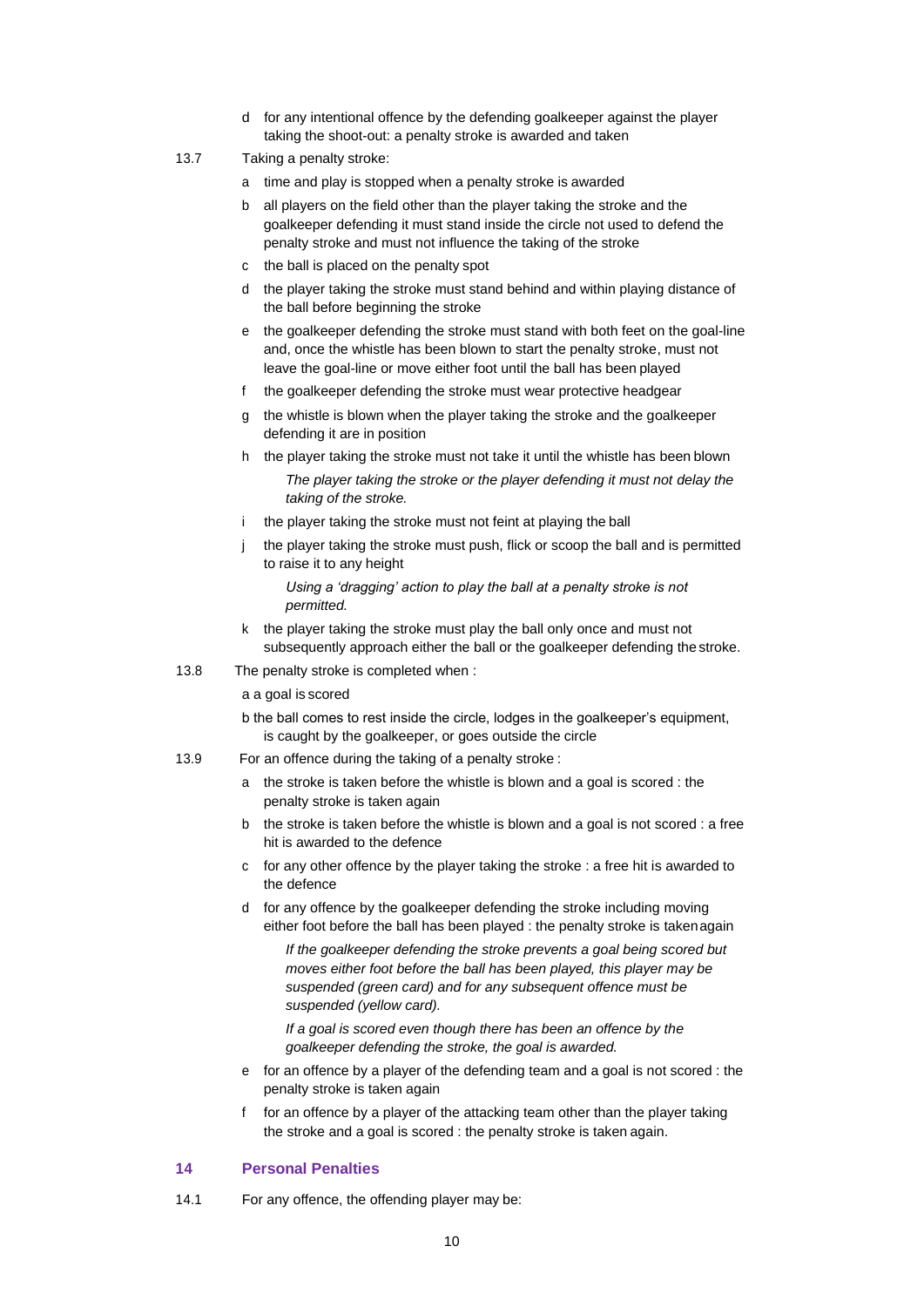- a cautioned (indicated by spoken words)
- b temporarily suspended for 1 minute of playing time (indicated by a green card)

*If a goalkeeper is awarded a green card, the team may nominate a player to serve the suspension on their behalf.*

c temporarily suspended for a minimum of 2 minutes of playing time (indicated by a yellow card)

*For the duration of each temporary suspension of a player on or off the field, with a yellow card, the offending team plays with one less player.*

*If the goalkeeper is temporarily suspended the offending team plays with one less field player. If a substitute goalkeeper already wearing full protective equipment is not available, reasonable time should be allowed for a field player to put on protective equipment for safety reasons.*

*The suspended player must serve the full period of the suspension*

d permanently suspended from the current match (indicated by a red card).

*For each permanent suspension, the offending team plays for the remainder of the match with one less player.*

*Each team must have a goalkeeper on the field throughout a match. If a substitute goalkeeper already wearing full protective equipment is not available, reasonable time should be allowed for a field player to put on protective equipment. The offending team plays with one less field player for the remainder of the match.*

*A personal penalty may be awarded in addition to the appropriate penalty.*

- 14.4 The intended duration of a temporary suspension may be extended for misconduct by a player while suspended.
- 14.5 Permanently suspended players must leave the field and its surrounding area.